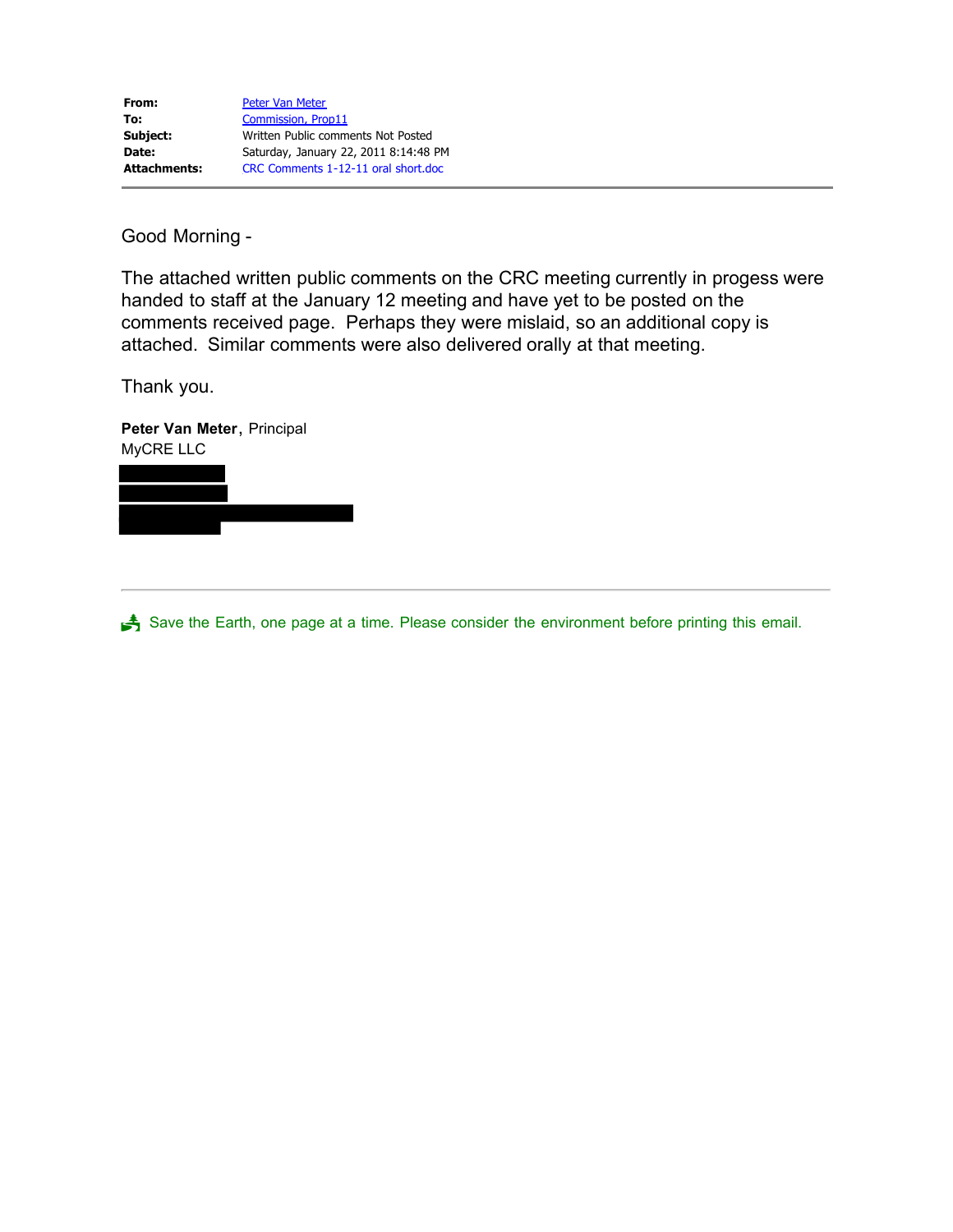# **Comments at the January 12, 2011 CRC Meeting**

### Peter Van Meter



Good morning. Congratulations on your appointment to the Citizens Redistricting Commission, one of the most important jobs ever for California. As an applicant that made it to the group of 314, I would like to share with you some thoughts I've had as a prospective Commission member.

### 1. Set Aside Your Personal Views

Those of you with activist backgrounds must resist pressure from your friends when they come calling for favors. The commission will lose credibility with the public if it is seen as special interests fighting it out, doing political "business as usual". The public will demand neutrality from you.

## 2. Hire a Neutral Staff

You must avoid bias in the selection and hiring of staff and consultants. You know how much influence can be wielded by these gatekeepers of information and preparers of reports. Avoid candidates with *any* history of working with advocacy groups. Be impeccably neutral in your hiring decisions.

### 3. Challenge Trainers for Bias

You must assess the credibility and relevancy of information provided by staff, consultants, and the public. You must challenge and question the training that you will shortly receive, to separate facts from opinion. Trainers are advocates and may press you to move beyond your legal obligations.

### 4. Start With a Blank Slate

When I attended briefing sessions for the Applicant Review Panel, a presenter stated that future commissioners should review party registration as a proxy for communities of interest. You